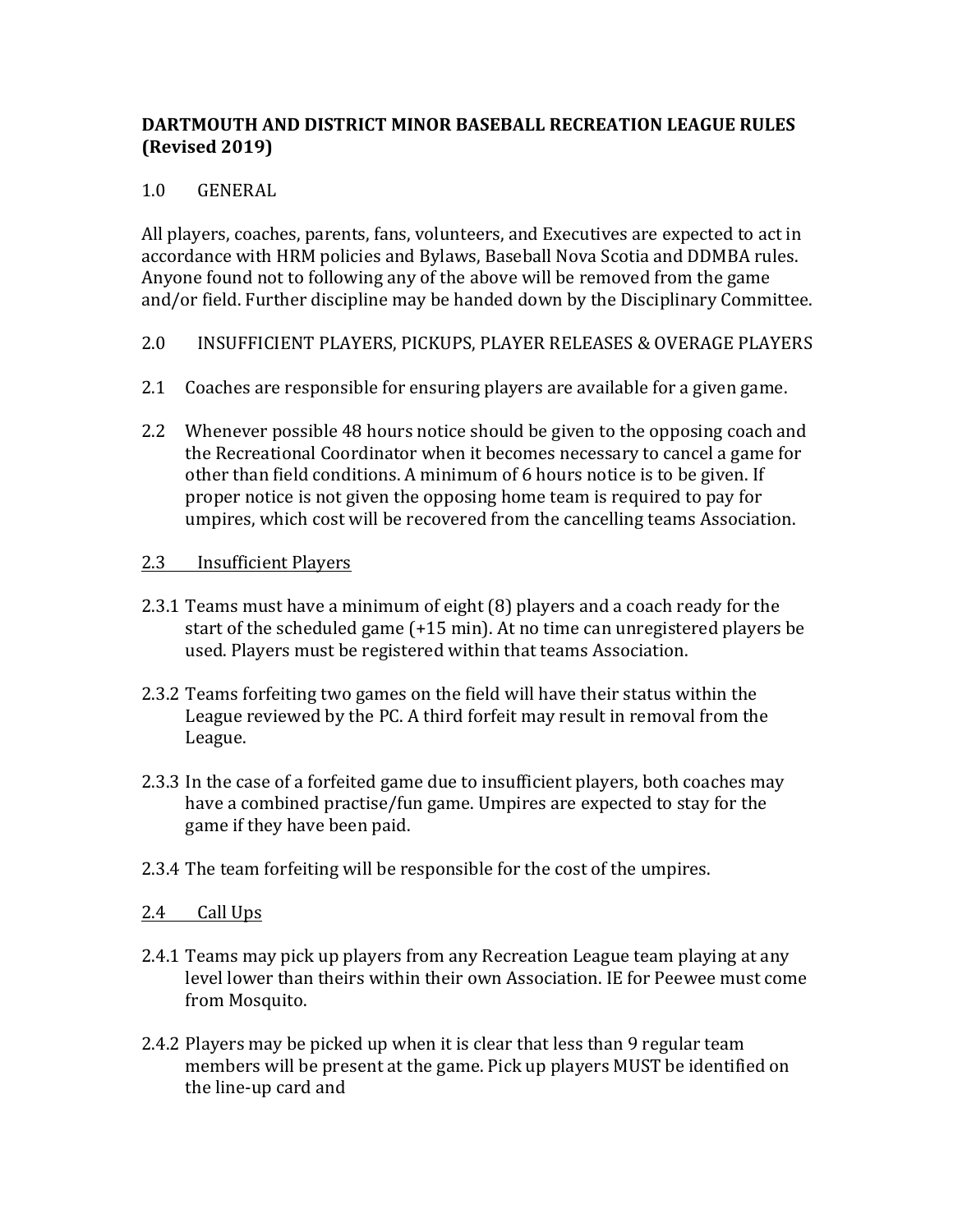2.4.3 Rep players, A, AA, and AAA, cannot move back or up to any Recreation League team. 

## 2.5 Player Releases

- 2.5.1 All players playing Recreation League in an Association outside of the
- 2.5.2 Association of their residence MUST have the release approved by Recreation League Coordinator for that Division unless from either the gaining or loosing Associations to avoid any possible conflict of interest. In this case it will be a neutral PC.
- 2.5.3 A team may invite Recreation League level players from other member. If the player makes the team their registration will be forwarded to the gaining Association. No player release will be required. If the player does NOT make the team, the player MUST be sent back to their home Association.
- 2.5.4 Any Association wishing to place a player in a Division lower than what they are currently in must follow the following guidelines:
- 2.5.5 Any overage age player is NOT allowed to pitch or catch.
- 2.5.6 Girls are allowed to play one year under their current date of birth and as such are not considered overage players.
- 3.0 GAME PRELIMINARIES
- 3.1 Poor Field Conditions

Coaches are to determine if a field is fit to play by calling the HRM Field Line at 490-7100 or the HRM Field Conditions web site after 3pm on weekdays and 9am on weekends. Depending on the conditions/forecast further updates may be forthcoming. 

- Coaches/Teams have no discretionary right to play on closed fields.
- The home team is responsible for contacting the PC to re-schedule the game.

## 3.2 Equipment, Balls and Uniforms

- 3.2.1 Batting helmets must be worn by batters, base runners and on deck batters.
- 3.2.2 For Peewee and below proper fastened chin straps MUST also be used.
- 3.2.3 Metal cleats are not permitted in Peewee and below.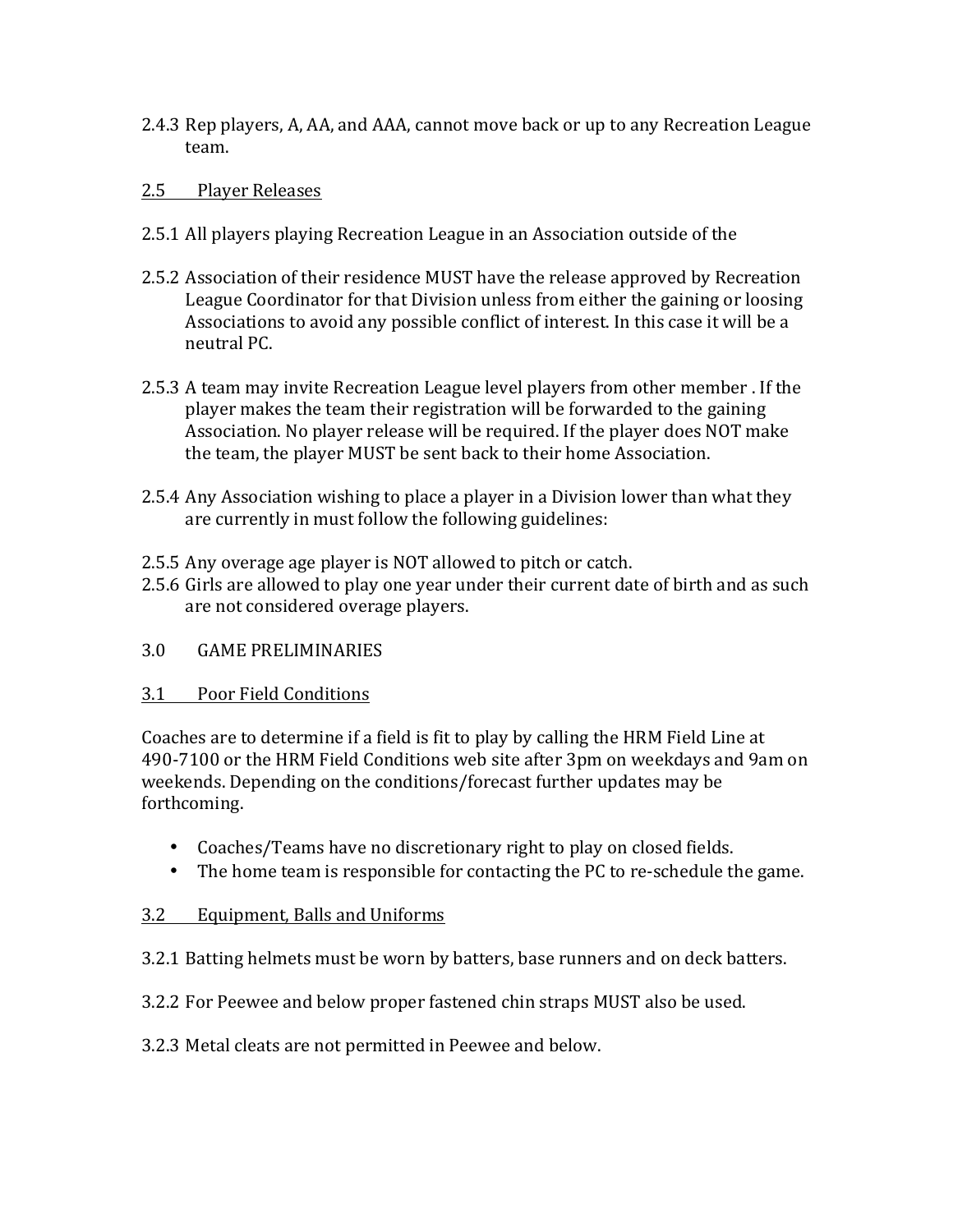- 3.2.4 Home team will supply the game balls. All game balls will be of good quality as directed by the PC at the coaches meeting at the start of the season.
- 3.2.5 All players are to be in uniform for every game. Coaches will dress appropriately in team colours.
- 3.2.6 Players in all age groups are required to wear a protective helmet and mask while
- 3.2.7 Catching for a pitcher. This includes practise, warm-up, both bullpen and in between innings, and games. Coaches/Parents MUST wear at least a mask during warm up situations. Throat protectors are to be mandatory for all catchers. Extension masks are acceptable provided the throat area is adequately covered in conjunction with the chest protector.

#### 3.3 Line Up Cards

- 3.3.1 Coaches will exchange line-ups at the start of each game and present the home plate umpire with a copy. This list MUST include players first and last names along with must also be added. All coaches on the bench MUST also be included.
- 3.3.2 The Coach will inform the home plate Umpire of any line-up changes. IE injuries or early departure.
- 3.3.3 Any player arriving late, excluding the forfeit rule will be allowed to play by adding them to the bottom of the batting order.

## 3.4 Minimum Innings

- 3.4.1 DDMBA supports FAIR PLAY therefore, during all play, a player must play at least inning is deemed to be 3 outs. (Note: due to team size it may be difficult to manage the playing time. The intent is to BE FAIR.)
- 3.4.2 Bench Rule Only players, coaches, managers and league officials shall be allowed in the bench areas of the playing field. Spectators and parents must not enter this area until the game has been completed.
- 3.4.3 Game Score Both coaches are responsible to post the game score to DDMBA website (Goalline) within 24 hours of the game completion. Failure to call will result in loss of points in the league standings. If no official Umpire shows up for the game, the PC should be notified.
- 3.4.4 Rescheduling Games A coach must notify the opposing coach and the Recreational Coordinator no less than 48 hours prior to game time of a cancellation. The game MUST be re-scheduled within 7 days or the game will be considered forfeit by the cancelling team. Any game not made up by the end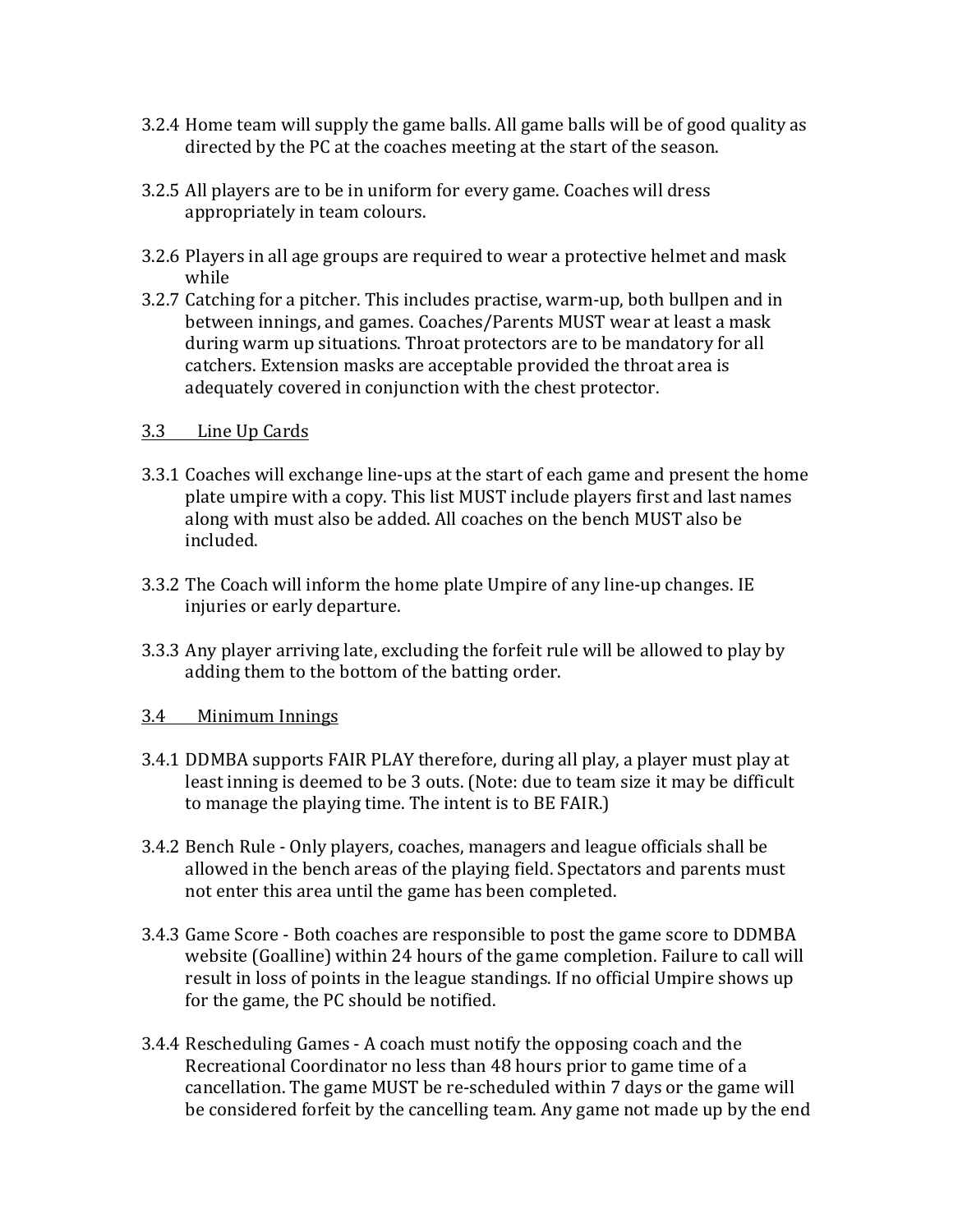of the season will be forfeited by the cancelling team. All forfeited games will be scored as 1 run per inning. Eg bantams play 7 inning games the score would be  $7-0$ .

- 4.0 UMPIRES
- 4.1 Umpires will be scheduled by the Umpires Assigner.
- 4.2 In cases where the Umpires do not show up the two sides have the option to can pick a parent or two so rescheduling is not required. With no umpires or parent umpires no official game will be played and the game will be rescheduled. The Umpire Assigner will make every reasonable effort to contact the Home Coach to inform him that there will not be any Umpires.
- 4.3 When fields are closed by HRM it is the responsibility of the Umpire Assigner to contact the Umpires to cancel the games. No Umpires are to be dispatched to closed fields. The home field Coach must still contact the Assigner to reschedule games.
- 4.4 The Umpires will be in full authority of the game once commenced and their decision will be final.
- 4.5 All levels will have two paid Umpires on the field, unless both Coaches agree to play the game with one Umpire, in this case the one Umpire will be paid full plate plus half the base. All Umpires must be paid in cash prior to the start of the game.
- 4.6 All games will continue until completed unless the Umpire stops it.
- 4.7 In the case of a forfeited game due to insufficient players, both coaches may have a combined practise/fun game. Umpires are expected to stay for the game if they have been paid.
- 5.0 TOURNAMENTS
- 5.1 All member associations who host a tournament shall provide a copy of their rules and regulations for the tournament to each team participating.
- 5.2 Any problems that arise during the tournament shall be directed to the area President who is hosting the tournament or the tournament director. DDMBA is not responsible for Association sponsored tournaments.
- 6.0 PLAYING RULES GENERAL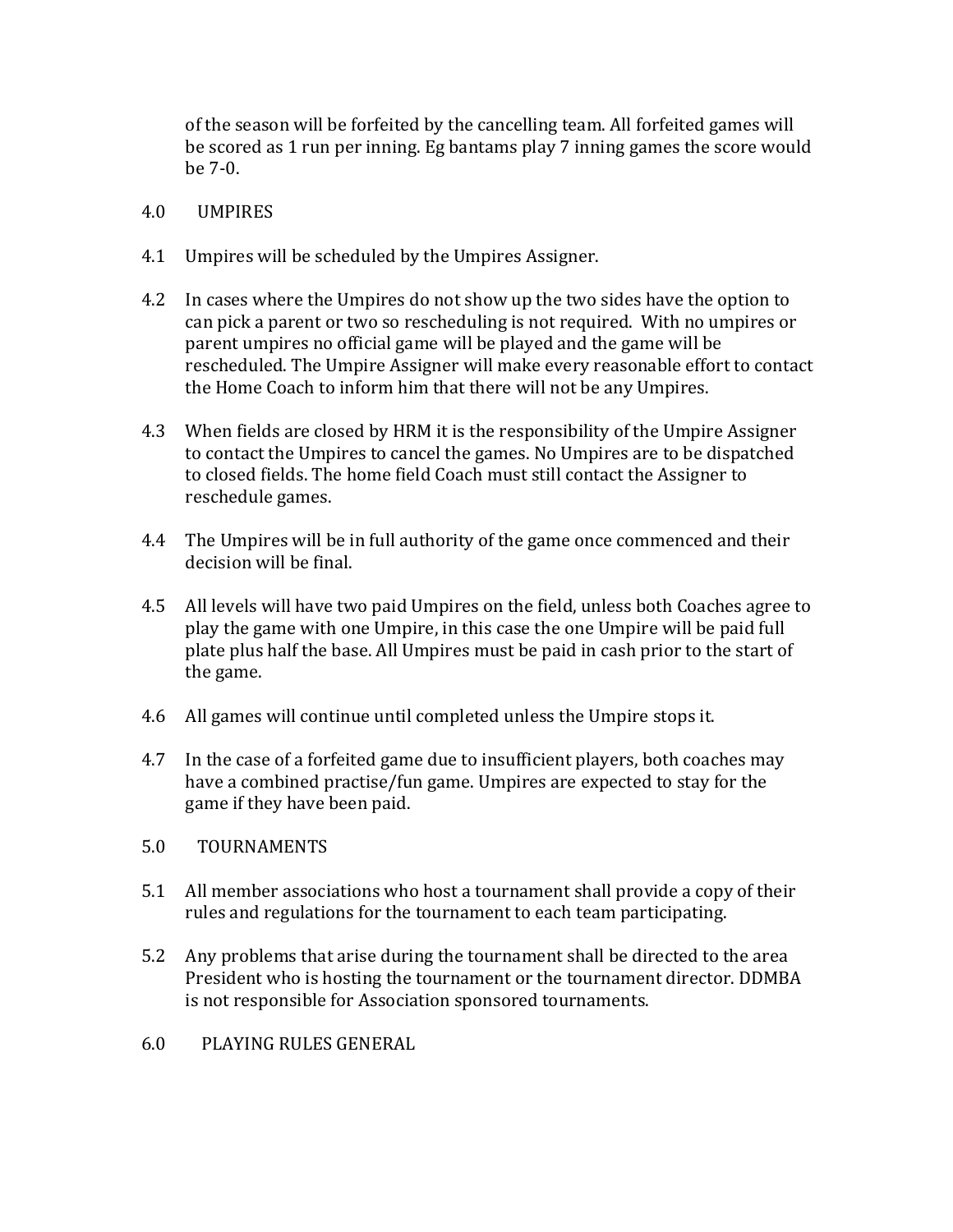# 6.1 General

- 6.1.1 Unless otherwise specified in the following clauses, all rules of Baseball Canada and Baseball Nova Scotia shall be followed
- 6.1.2 All players will be in the batting order.
- 6.1.3 DDMBA has not adopted the designated hitter rule for house league play.
- 6.1.4 Coaches will use unlimited player substitution or the normal procedure as per Baseball Canada Rule Book.
- 6.1.5 Substitutions must be made at the end of an inning.
- 6.1.6 Coaches must coach from the bench or the coach's boxes.
- 6.1.7 Coaches will only be permitted to cross the foul lines to assess and/or assist injured players, visit a pitcher or ask for a ruling clarification.
- 6.1.8 No Coach, Manager, Trainer, Player or any other team rep shall address an Umpire to debate/question a judgement call by an official. This will result in an automatic ejection.
- 6.2 Pitching Rules
- 6.2.1 Pitching at all levels and pitch counts shall follow the guidelines established in Baseball Nova Scotia. Please refer to link http://baseballnovascotia.com/clientuploads/Handbook/BNS\_Handbook\_201 9.pdf
- 6.2.2 One pitch in an inning constitutes a full inning for the purpose of the pitcher only.
- 6.2.3 Pitchers must be in contact with the rubber when pitching.
- 6.2.4 At the beginning of the game, the pitcher has a minimum of 8 pitches to warm up, followed by a 5 pitch warm up in the following innings.
- 6.2.5 A new pitcher entering the game at any other time will be allowed a minimum of 8 warm up pitches.
- 6.2.6 Once removed, pitchers are not permitted to return to that position.
- 6.3 Run Rules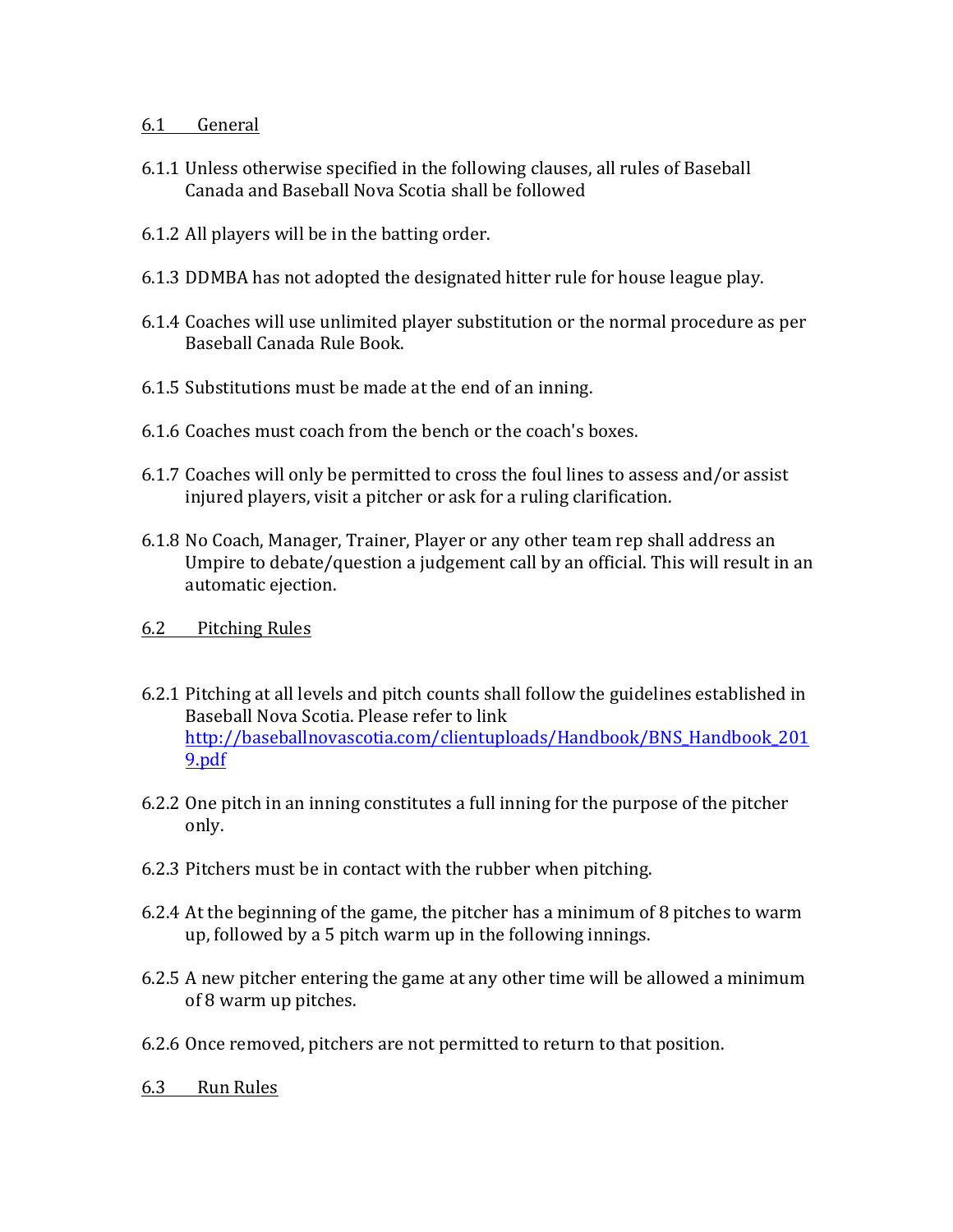#### 6.3.1 Five Run Rule

The five run rule per inning will apply to all levels of ball. The final inning will be open (no 5 run rule).

#### 6.3.2 Ten Run Rule.

Mosquito - If a team obtains a lead of ten or more runs at any time after completion of 4 innings  $(3.5 \text{ innings}$  for the home team) the game shall be terminated immediately. It is not a requirement to complete the inning.  $3$  and  $1/2$ innings means half way through the 4th inning.

Peewee and Bantam - If a team obtains a lead of ten or more runs at any time after completion of 5 innings  $(4.5 \text{ innings}$  for the home team) the game shall be terminated immediately. It is not a requirement to complete the inning.  $4$  and  $1/2$ innings means half way through the 5th inning.

7.0 DIVISIONAL SPECIFIC RULES

#### 7.1 Major Rookie

- 7.1.1 NO Bunting, Stealing, leadoffs, walks.
- 7.1.2 Players cannot take foot of base until ball is hit.
- 7.1.3 Batters who are hit by a pitch are awarded first base automatically.
- 7.1.4 All players in batting order
- 7.1.5 Players cannot play any position more than once in a game, except catcher 2 innings.
- 7.1.6 Players can catch and pitch in the same game.
- 7.1.7 All players must play infield and outfield in all games
- 7.1.8 Games are timed for 1.5 hours' or 5 innings home team starts time when play starts
- 7.1.9 In last inning at bat all players can bat (if 3 outs not recorded) but can only go through the order once. This would be the so called open inning
- 7.1.10 Only 4 runs an inning, except open inning (last inning)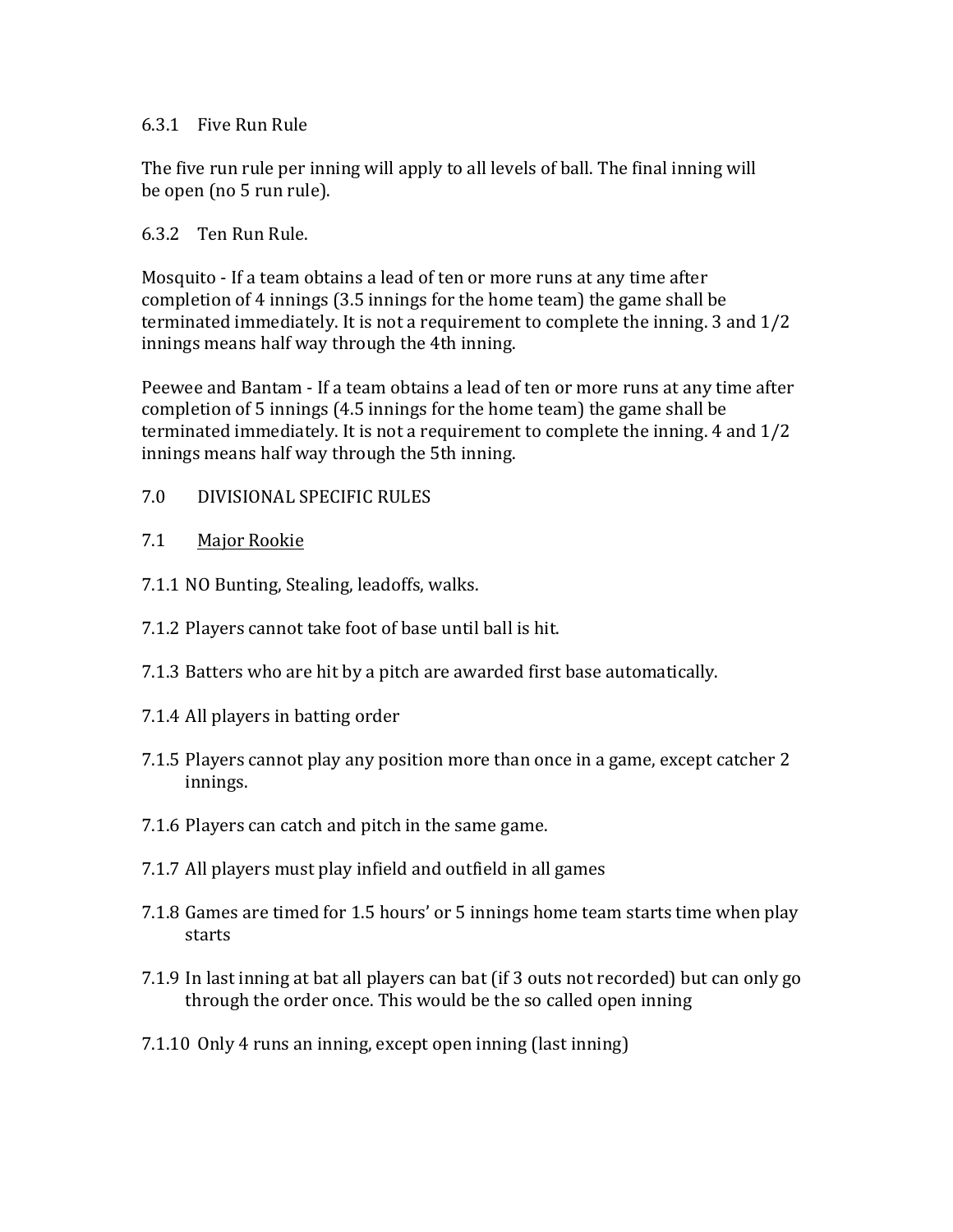- 7.1.11 A player can only go 2 bases on a hit. Except if there is a runner on first, ball is hit to the outfield runner can only go to third. Batter-- if a runner on or not could only go to second.
- 7.1.12 Bases are at 60 feet-- safety for runners and fielders
- 7.1.13 Pitching  $-A$  player/pitcher can pitch to a 3 ball count then the coach finishes the batter with 4 pitches.
- 7.1.14 Pitchers must be at least 40 feet from plate and max 46
- 7.1.15 If pitchers wish, they can wear a pitching face mask.
- 7.1.16 Two Coaches can be on the field for positing players (behind SS &  $2^{nd}$ ) and letting fielders know where to throw the ball.
- 7.1.17 No advancing on overthrows on bases.
- 7.1.18 Umpire/ pitcher paid \$25 before games starts from Home team.
- 7.1.19 Home team supplies game balls.
- 7.1.20 Balls are hardballs
- 7.1.21 Scores will be recorded but no more than 10 runs in a win.
- 7.1.22 Will incorporate this division into playoffs in August.
- 7.1.23 Home Team is to supply Base umpire (parent)
- 7.2 Mosquito
- 7.2.1 The first inning that starts after 1 hour and 45 minutes of the first pitch is the open inning. The home team will be responsible for keeping time and informing the umpire of the time. Coaches have 2 minutes from the end of the inning to the first pitch of the next inning to get his players on the field.
- 7.2.2 The infield fly rule does not apply in Mosquito
- 7.2.3 All batters start with a one ball and one strike when they step into the batter's box.
- 7.2.4 A player cannot steal if the pitcher has the ball in the vicinity of the pitching rubber.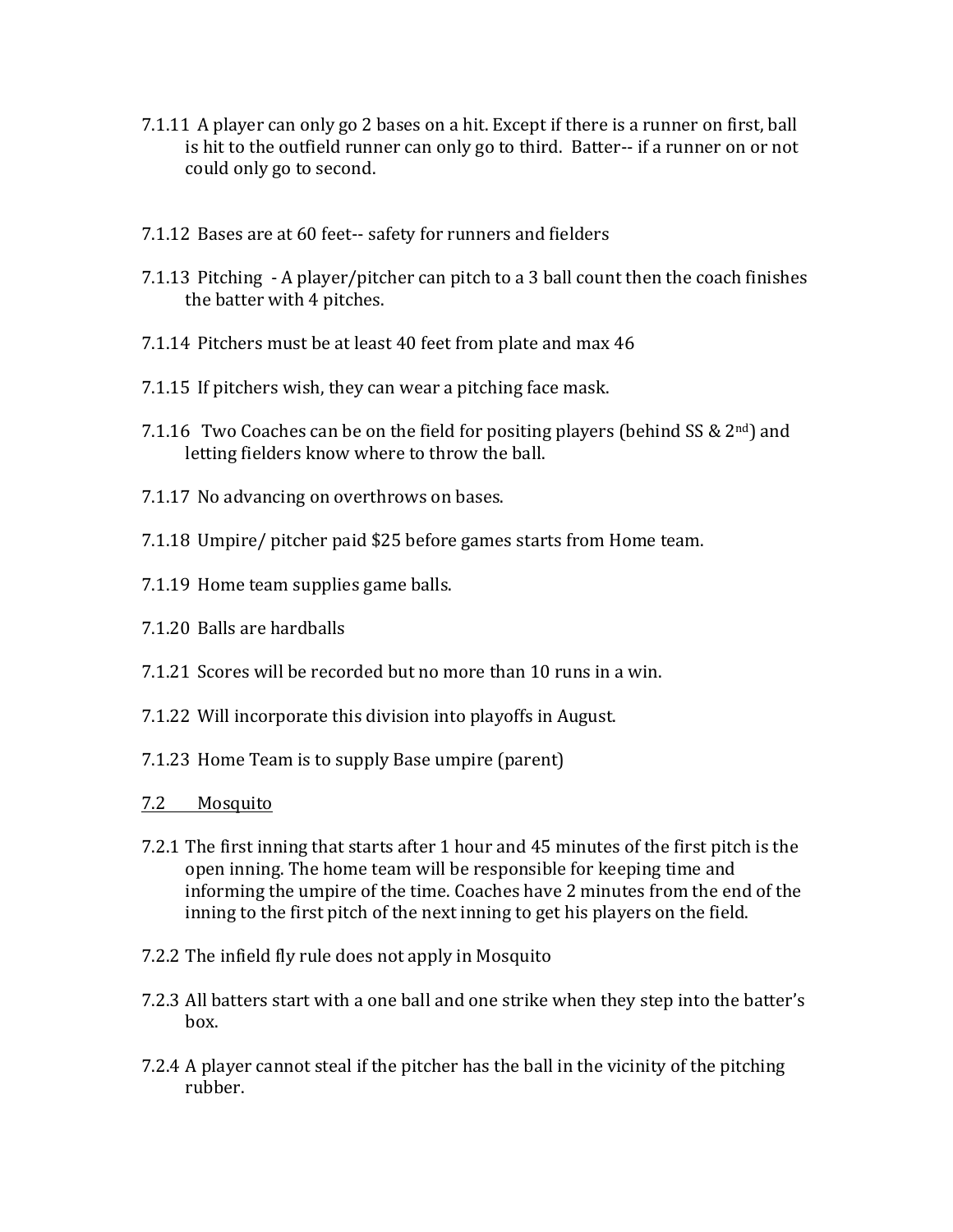- 7.2.5 A player can only make an attempt to steal 2nd and 3rd once the ball reaches the batter.
- 7.2.6 A runner on 3rd cannot score on a passed ball or wild pitch. A runner may not score on an errant throw from the catcher to the pitcher.
- 7.2.7 If a player is stealing 3rd and the catcher throws it wide to the 3rd baseman, the runner is NOT allowed to go home.
- 7.2.8 If a player on a hit is running to 3rd and there is an overthrow to 3rd, the runner can go home. This is not a steal; it is a continuation of a play.
- 7.2.9 If a player is stopped on 3rd, the only way they can get home is by a hit ball or if the batter is hit by a pitch or base on balls when the bases are loaded. If a player rounds 3rd base then comes to a stop he is considered stopped at third. A player cannot round 3rd then stop to wait to see where the play will be. Once a player stops they must go back to 3rd.
- 7.2.10 A runner may not advance from home to second on a base on balls.
- 7.2.11 A team can play with a minimum of 8 players. If a team shows up with not enough players to play the game, they will be allowed to start with 7 players. After a complete inning has been played, if the 8th player has not shown up, the game will be deemed a forfeit and play will continue for fun. (exhibition game)
- 7.2.12 Catchers If the catcher is on base when two outs have been recorded he/she can be removed as a base runner and replaced by the player who was the last out. This will allow the catcher to suit

## 7.3 PeeWee

- 7.3.1 Dropped third strike Batter is out, runners on base can advance.
- 7.3.2 4 Run Limit per inning, last inning is open inning
- 7.3.3 Coaches/ Assistant coaches are permitted one mound visit. A second mound visit means the pitcher needs to be replaced.
- 7.3.4 Catchers are not permitted to visit the catchers once a batter steps into the box.
- 7.3.5 The Coaches meeting at home plate shall be at 5 minutes before scheduled game start time. All infield practice shall be completed prior to this meeting. The first inning that starts after 2 hours after the first pitch shall be the open inning. The home team will be responsible for keeping time and informing the